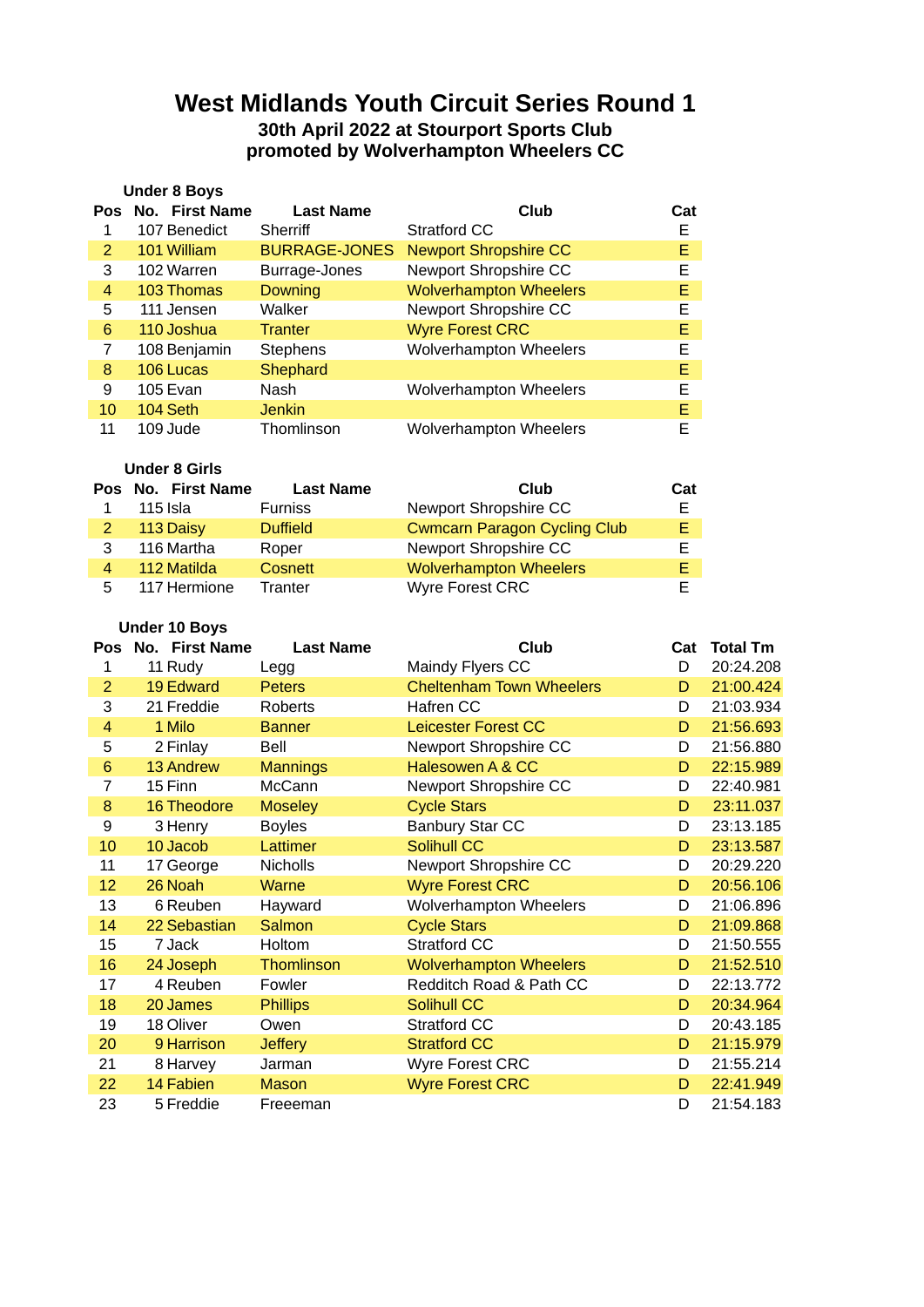### **Under 10 Girls**

|               | Pos No. First Name | <b>Last Name</b> | Club                          | Cat Total Tm |
|---------------|--------------------|------------------|-------------------------------|--------------|
|               | 28 Jorgie          | Gillett          | <b>Banbury Star CC</b>        | 21:06.827    |
| $\mathcal{P}$ | 32 Annabelle       | Whitehouse       | <b>Wolverhampton Wheelers</b> | 21:26.786    |
|               | 29 Annie           | Oxlev            | Mid Shropshire Wheelers       | 21:53.614    |
| 4             | 27 Harriet         | Cosnett          | <b>Wolverhampton Wheelers</b> | 21:28.765    |
| 5             | 31 Elise           | Storey           | Stratford CC                  | 24:19.153    |

## **Under 12 Boys**

|                | Pos No. First Name | <b>Last Name</b>     | Club                           | Cat | <b>Total Tm</b> |
|----------------|--------------------|----------------------|--------------------------------|-----|-----------------|
|                | 42 Aidan           | <b>Sherriff</b>      | Stratford CC                   |     | 24:55.216       |
| $\overline{2}$ | 44 Benjamin        | Whitehouse           | <b>Wolverhampton Wheelers</b>  | C   | 24:57.442       |
| 3              | 43 Jude            | White                | Mid Shropshire Wheelers        | С   | 24:57.893       |
| 4              | 33 Ben             | <b>Bramford-Hale</b> | <b>Newport Shropshire CC</b>   | С   | 24:58.320       |
| 5              | 38 Lucas           | McCann               | Newport Shropshire CC          | С   | 24:59.683       |
| 6              | 34 Sennen          | <b>Brown</b>         | <b>Mid Shropshire Wheelers</b> | С   | 25:15.059       |
| 7              | 36 Oliver          | Howard               | Halesowen A & CC               | C   | 25:15.206       |
| 8              | 39 Tom             | Oxley                | <b>Mid Shropshire Wheelers</b> | С   | 25:15.936       |
| 9              | 46 Joshua          | Wood                 | Wolverhampton Wheelers         | С   | 25:17.910       |
| 10             | 41 Dylan           | <b>Shepherd</b>      | <b>Stratford CC</b>            | С   | 27:47.974       |
| 11             | 35 George          | Gregory              | Wyre Forest CRC                | С   | 27:49.819       |
| 12             | 45 Alex            | <b>Wilkes</b>        | <b>Wolverhampton Wheelers</b>  | С   | 26:11.632       |

### **Under 12 Girls**

|    | Pos No. First Name | <b>Last Name</b> | Club                                | Cat | <b>Total Tm</b> |
|----|--------------------|------------------|-------------------------------------|-----|-----------------|
|    | 48 Jess            | <b>Duffield</b>  | <b>Cwmcarn Paragon Cycling Club</b> |     | 24:58.686       |
|    | 47 Jaime           | Downing          | Wolverhampton Wheelers              |     | 25:00.389       |
|    | 52 Rose            | <b>Neely</b>     | Solihull CC                         |     | 26:53.976       |
| 4  | 50 Fay             | Jackson          | Newport Shropshire CC               |     | 26:12.036       |
| 5. | 53 Evie May        | <b>Stones</b>    | <b>Mid Shropshire Wheelers</b>      |     | 27:17.254       |

# **Under 14 Boys**

| Pos | No. First Name | <b>Last Name</b>  | Club                              | Cat | <b>Total Tm</b> |
|-----|----------------|-------------------|-----------------------------------|-----|-----------------|
| 1   | 60 James       | <b>Saunders</b>   | <b>Wyre Forest CRC</b>            | В   | 42:45.918       |
| 2   | 62 Finlay      | <b>Storrie</b>    | Maindy Flyers CC                  | B   | 42:45.930       |
| 3   | 65 Daniel      | Ward              | Cero - Cycle Division Racing Team | B   | 44:36.617       |
| 4   | 58 Dylan       | Phipps            | Bromsgrove Olympique CC           | B   | 44:37.103       |
| 5   | 56 Joseph      | Egan              | Halesowen A & CC                  | B   | 44:37.653       |
| 6   | 59 lestyn John | Rowlands          | Hafren CC                         | B   | 44:38.607       |
| 7   | 54 Malakhi     | <b>Bailey</b>     | Halesowen A & CC                  | B   | 43:26.371       |
| 8   | 64 Oliver      | Ward              | Wolverhampton Wheelers            | B   | 42:54.393       |
| 9   | 57 William     | <b>Hyde</b>       | <b>Newport Shropshire CC</b>      | B   | 42:55.579       |
| 10  | 55 Daniel      | <b>Brownsword</b> | Solihull CC                       | B   | 43:59.489       |
| 11  | 61 Edward      | <b>Staite</b>     | <b>Cycle Stars</b>                | B   | 44:27.387       |